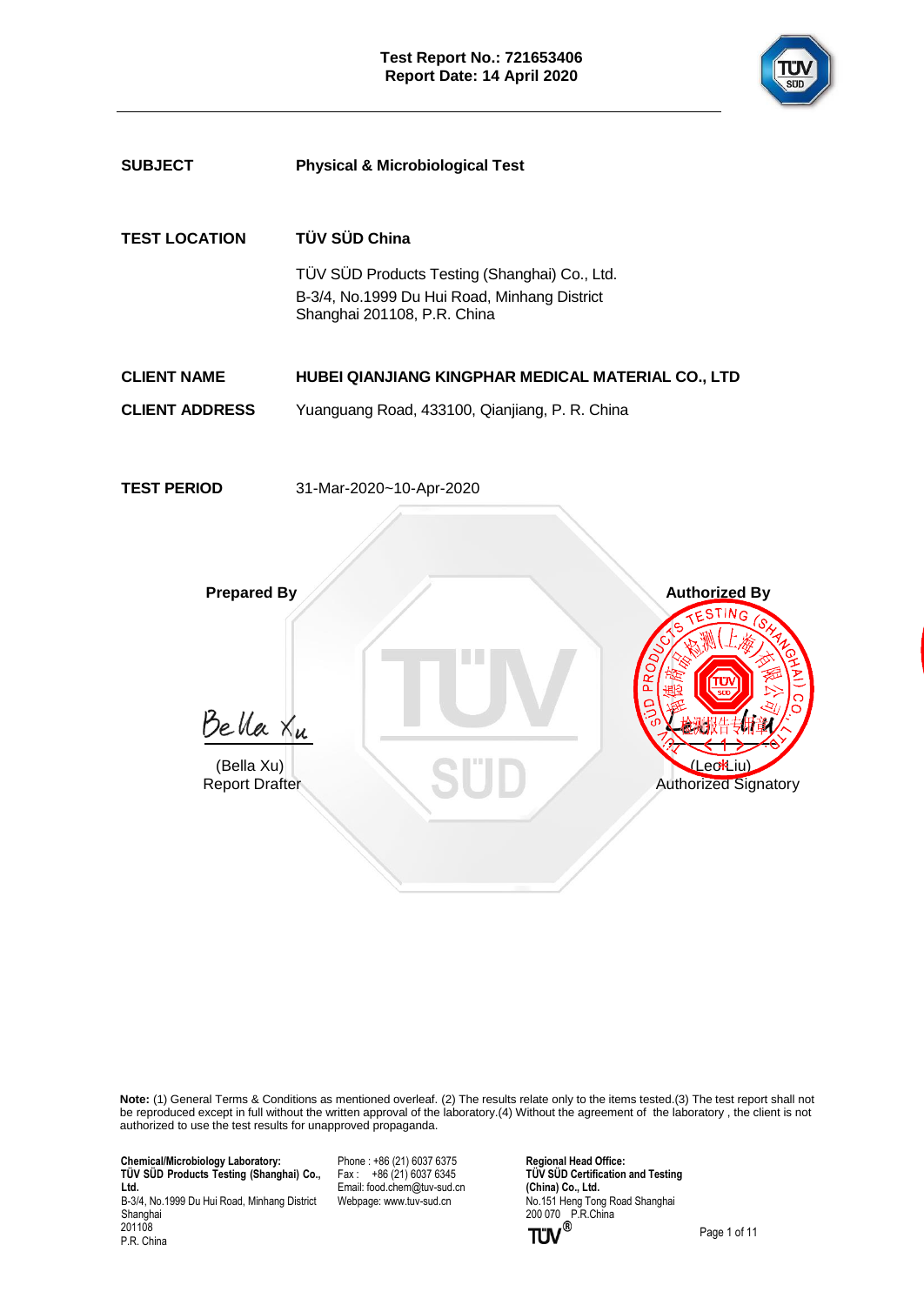

# **TEST REPORT**

| Non-woven surgical mask |
|-------------------------|
| 50 pieces               |
| 20200228                |
|                         |
| 17.5x9.5cm-3ply         |
| Type IIR                |
|                         |
|                         |

Remark: The above information was provided by applicant.

### **Summary of Test Results**

| No. | Test Item                                         | <b>Test Standard</b>             | Judgement |
|-----|---------------------------------------------------|----------------------------------|-----------|
|     | <b>Bacterial Filtration Efficiency (BFE) Test</b> | EN 14683:2019+AC:2019(E) Annex B | Pass      |
|     | Differential Pressure Test-                       | EN 14683:2019+AC:2019(E) Annex C | Pass      |
| 3   | <b>Synthetic Blood Penetration Test</b>           | ISO 22609:2004                   | Pass      |
|     | <b>Microbial Cleanliness Test</b>                 | EN 14683:2019+AC:2019(E) Annex D | Pass      |

Note: Pass = Meet customer requirements;

Fail = Fail customer requirements;

 $#$  = No comment;

N.D. = Not detected.

**Photo of Samples**



 **Chemical/Microbiology Laboratory: TÜ V SÜ D Products Testing (Shanghai) Co., Ltd.** B-3/4, No.1999 Du Hui Road, Minhang District Shanghai 201108 P.R. China

Phone : +86 (21) 6037 6375 Fax :  $+86(21)60376345$ Email[: food.chem@tuv-sud.cn](mailto:food.chem@tuv-sud.cn) Webpage[: www.tuv-sud.cn](http://www.tuv-sud.cn/)

**Regional Head Office: TÜV SÜD Certification and Testing (China) Co., Ltd.**  No.151 Heng Tong Road Shanghai 200 070 P.R.China

PR Ō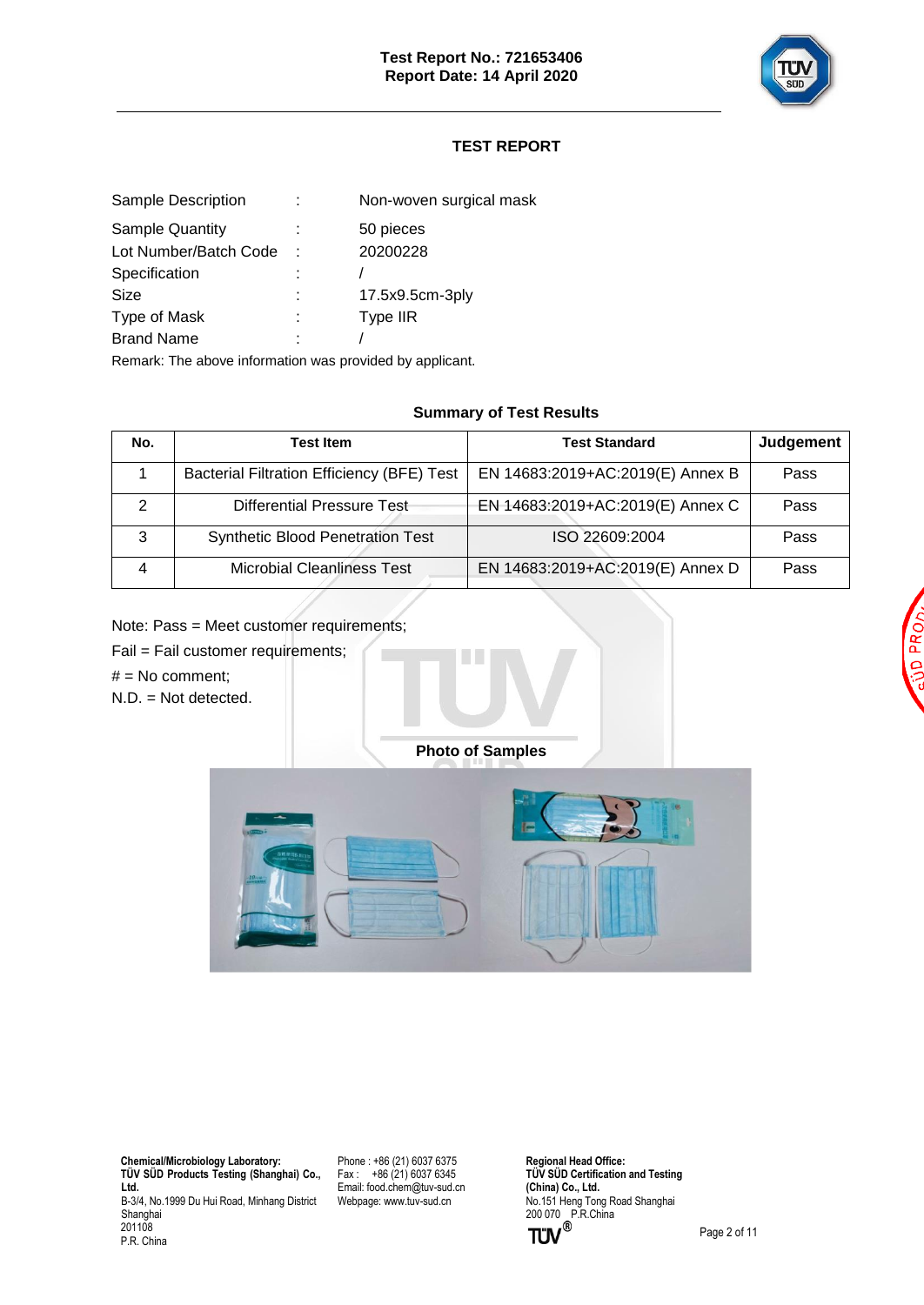

#### **Restults**

| No.          | <b>Test Item</b>                           | <b>Test Result</b>         |
|--------------|--------------------------------------------|----------------------------|
|              |                                            | Specimen 1#: 99.5%         |
|              |                                            | Specimen 2#: 99.7%         |
| 1            | Bacterial Filtration Efficiency (BFE) Test | Specimen 3#: 99.6%         |
|              |                                            | Specimen 4#: 99.6%         |
|              |                                            | Specimen 5#: 99.6%         |
| $\mathbf{c}$ | Differential Pressure Test                 | 26.4 Pa/cm <sup>2</sup>    |
| 3            | <b>Synthetic Blood Penetration Test</b>    | Specimen 1#~13#: None seen |
|              |                                            | Specimen 1#: 3 CFU/g       |
| 4            |                                            | Specimen 2#: 2 CFU/g       |
|              | Microbial Cleanliness Test                 | Specimen 3#: <1 CFU/g      |
|              |                                            | Specimen 4#: 2 CFU/g       |
|              |                                            | Specimen 5#: 2 CFU/g       |

# **Bacterial Filtration Efficiency (BFE) Test**

### **1. Purpose**

For evaluating the bacterial filtration efficiency (BFE) of mask.

### **2. Sample description was given by client**

| Sample description                | : Non-woven surgical mask |
|-----------------------------------|---------------------------|
| Specification                     | $\cdot$ /                 |
| Lot Number                        | : 20200228                |
| Sample Receiving Date: 2020-03-31 |                           |
|                                   |                           |

### **3. Test Method**

EN 14683:2019+AC:2019(E) Annex B

### **4. Apparatus and materials**

- 4.1 *Staphylococcus aureus* ATCC 6538.
- 4.2 Peptone water.
- 4.3 Tryptic Soy Broth(TSB).
- 4.4 Tryptic Soy Agar(TSA).
- 4.5 Bacterial filtration efficiency test apparatus.
- 4.6 Six-stage viable particle Anderson sampler.
- 4.7 Flow meters.

### **5. Test specimen**

- 5.1 As requested by client, take a total of 5 test specimens.
- 5.2 Prior to testing, condition all test specimens for a minimum of 4 h at  $(21\pm5)^\circ$ C and  $(85\pm5)\%$ relative humidity.

 **Chemical/Microbiology Laboratory: TÜ V SÜ D Products Testing (Shanghai) Co., Ltd.** B-3/4, No.1999 Du Hui Road, Minhang District Shanghai 201108

P.R. China

Phone : +86 (21) 6037 6375  $Fax : +86(21)60376345$ Email[: food.chem@tuv-sud.cn](mailto:food.chem@tuv-sud.cn) Webpage[: www.tuv-sud.cn](http://www.tuv-sud.cn/)

**Regional Head Office: TÜV SÜD Certification and Testing (China) Co., Ltd.**  No.151 Heng Tong Road Shanghai 200 070 P.R.China

Page 3 of 11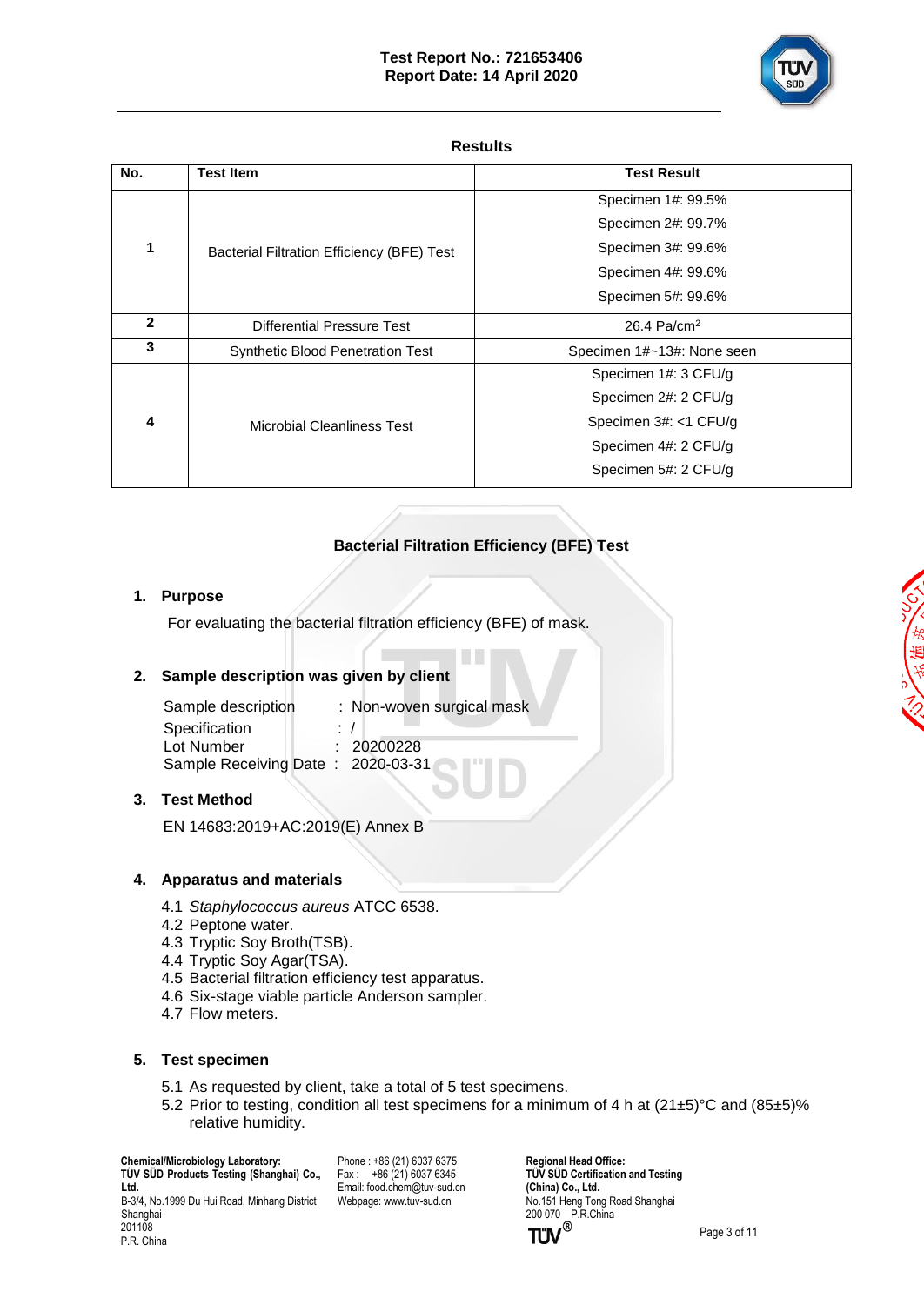

### **6. Procedure**

- 6.1 Preparation of the bacterial challenge: Dilute the cultutre in peptone water to achieve a concentration of approximately 5×10<sup>5</sup> CFU/mL.
- 6.2 Adjust the flow rate through the Anderson sampler to 28.3 L/min.
- 6.3 Deliver the challenge to the nebulizer using a syringe pump. Purge tubing and nebulizer of air bubbles.
- 6.4 Perform a positive control run without a test specime to determine the number of viable aerosol particles being generated. The mean particle size (MPS) of the aerosol will also be calculated from the results of these positive control plates.
	- 6.4.1 Initiate the aerosol challenge by turning on the air pressure and pump connected to the nebulizer. Immediaterly begin sampling the aerosol using the Anderson sampler.
	- 6.4.2 Time the challenge suspension to be delivered to the nebulizer for 1 min.
	- 6.4.3 Time the air pressure and Anderson sampler to run for 2 min.
	- 6.4.4 At the conclusion of the positive control ran, remove plates from the Anderson sampler.
- 6.5 Place new agar plates into Anderson sampler and clamp the test specimen into the top of the Anderson sampler, with the inside of the specimen facing towards the bacterial challenge (test area: 77cm<sup>2</sup>).
- 6.6 Repeat the challenge procedure for each test specimen.
- 6.7 Repeat a positive control after completion of the sample set.
- 6.8 Perform a negative control run by collecting a 2 min sample of air from the aerosol chamber. No bacterial challenge should be pumped into the nebulizer during the collection of the negative control.
- 6.9 Incubate agar plates at  $(37±2)$ °C for (20 to 52) h.
- 6.10 Count each of the six-stage plates of the Anderson sampler.

### **7. Calculation**

Total the count from each of the six plates for the test specimens and positive controls, as specified

by the manufacture of Anderson sampler. The filtration efficiency percentages are calculated as follows:

BFE=(*C-T*) / *C* × 100

*T* is the total plate count for the test specimen.

*C* is the mean of the total plate counts for the two positive controls.

 **Chemical/Microbiology Laboratory: TÜ V SÜ D Products Testing (Shanghai) Co., Ltd.** B-3/4, No.1999 Du Hui Road, Minhang District Shanghai 201108

P.R. China

Phone : +86 (21) 6037 6375 Fax : +86 (21) 6037 6345 Email[: food.chem@tuv-sud.cn](mailto:food.chem@tuv-sud.cn) Webpage[: www.tuv-sud.cn](http://www.tuv-sud.cn/)

**Regional Head Office: TÜV SÜD Certification and Testing (China) Co., Ltd.**  No.151 Heng Tong Road Shanghai 200 070 P.R.China<br> **TÜV**<sup>®</sup>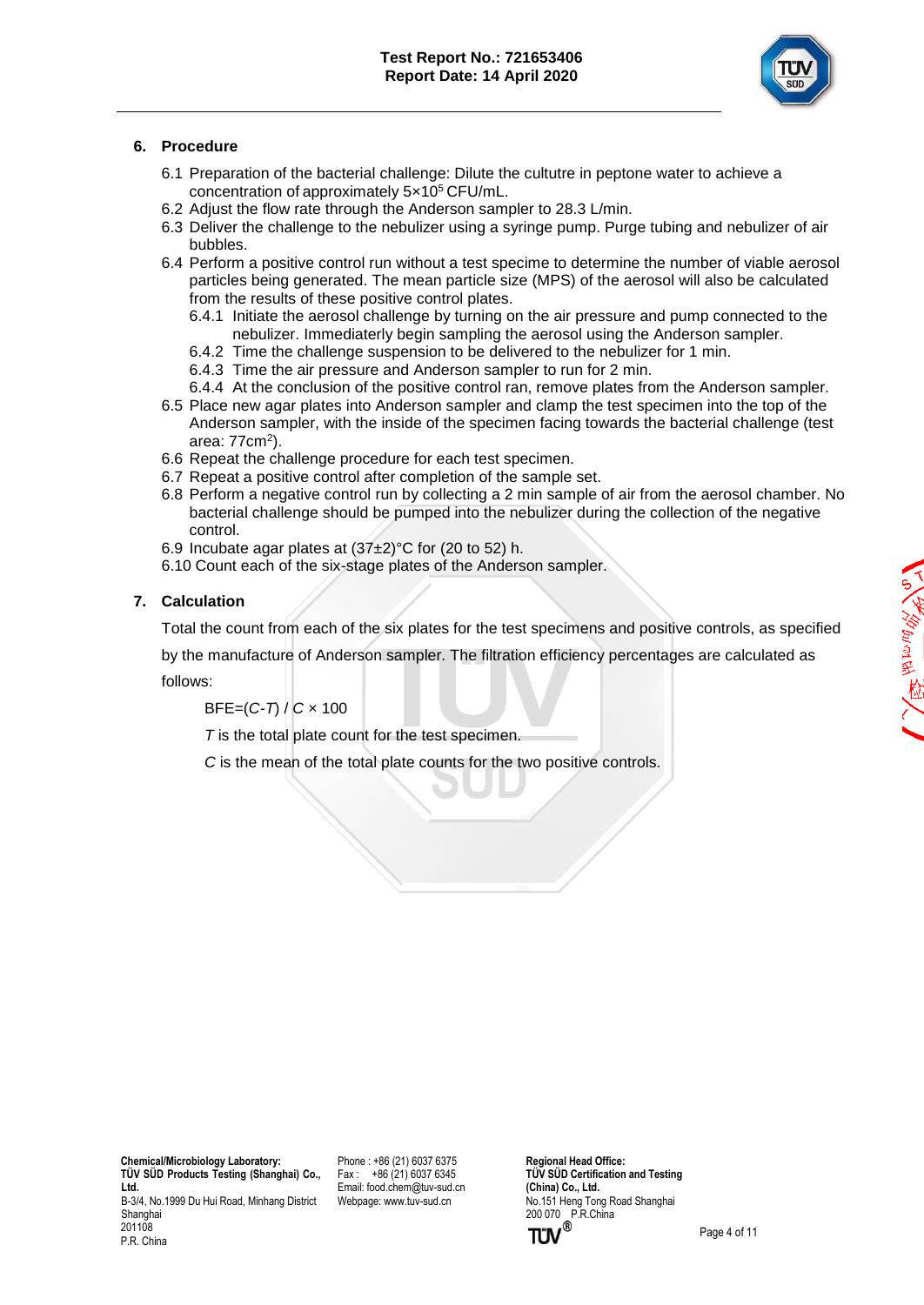

## **8. Test results\***

| P Value<br><b>Stage</b><br><b>Number</b> | <b>Positive</b><br>Control (A)                                                                                                                                                                                                                            | <b>Positive</b><br>Control (B) | <b>Negative</b><br>Control | <b>Specimen</b><br>1# | <b>Specimen</b><br>2# | <b>Specimen</b><br>3# | Specimen<br>4# | Specimen<br>5# |  |
|------------------------------------------|-----------------------------------------------------------------------------------------------------------------------------------------------------------------------------------------------------------------------------------------------------------|--------------------------------|----------------------------|-----------------------|-----------------------|-----------------------|----------------|----------------|--|
| 1                                        | 21                                                                                                                                                                                                                                                        | 33                             | $\Omega$                   | $\Omega$              | $\Omega$              | $\Omega$              | $\Omega$       | $\Omega$       |  |
| 2                                        | 38                                                                                                                                                                                                                                                        | 32                             | $\mathbf 0$                | $\Omega$              | $\Omega$              | $\mathbf 0$           | $\mathbf 0$    | $\mathbf 0$    |  |
| 3                                        | 63                                                                                                                                                                                                                                                        | 98                             | $\mathbf 0$                | $\mathbf 0$           | $\Omega$              | $\mathbf 0$           | $\mathbf 0$    | $\Omega$       |  |
| $\overline{4}$                           | 127                                                                                                                                                                                                                                                       | 157                            | $\mathbf 0$                | $\mathbf 0$           | $\Omega$              | $\mathbf 0$           | $\mathbf 0$    | $\mathbf{1}$   |  |
| 5                                        | 1219                                                                                                                                                                                                                                                      | 1476                           | $\mathbf 0$                | 5                     | 5                     | 6                     | $\overline{7}$ | 5              |  |
| 6                                        | 362                                                                                                                                                                                                                                                       | 374                            | $\mathbf 0$                | 5                     | 2                     | 3                     | 2              | 2              |  |
| Total (T), CFU                           | 1830                                                                                                                                                                                                                                                      | 2170                           | $<$ 1                      | 10                    | $\overline{7}$        | 9                     | 9              | 8              |  |
| Average (C),<br>CFU                      | $2.0x10^3 = (P_A + P_B)/2$                                                                                                                                                                                                                                |                                |                            |                       |                       |                       |                |                |  |
| BFE,%                                    |                                                                                                                                                                                                                                                           |                                |                            | 99.5                  | 99.7                  | 99.6                  | 99.6           | 99.6           |  |
| <b>Requirements</b>                      |                                                                                                                                                                                                                                                           |                                | $\geq 98$                  |                       |                       |                       |                |                |  |
| Remarks                                  | P is the value of corresponding corrected particle counts as specified by the manufacturer of the cascade<br>impactor.<br>$T$ is the total of $P$ value for the test specimen.<br>$C$ is the mean of the total of $P$ value of the two positive controls. |                                |                            |                       |                       |                       |                |                |  |

三、沙 (川)

 **Chemical/Microbiology Laboratory: TÜ V SÜ D Products Testing (Shanghai) Co., Ltd.** B-3/4, No.1999 Du Hui Road, Minhang District Shanghai 201108 P.R. China

Phone : +86 (21) 6037 6375 Fax : +86 (21) 6037 6345 Email[: food.chem@tuv-sud.cn](mailto:food.chem@tuv-sud.cn) Webpage[: www.tuv-sud.cn](http://www.tuv-sud.cn/)

**Regional Head Office: TÜ V SÜ D Certification and Testing (China) Co., Ltd.**  No.151 Heng Tong Road Shanghai 200 070 P.R.China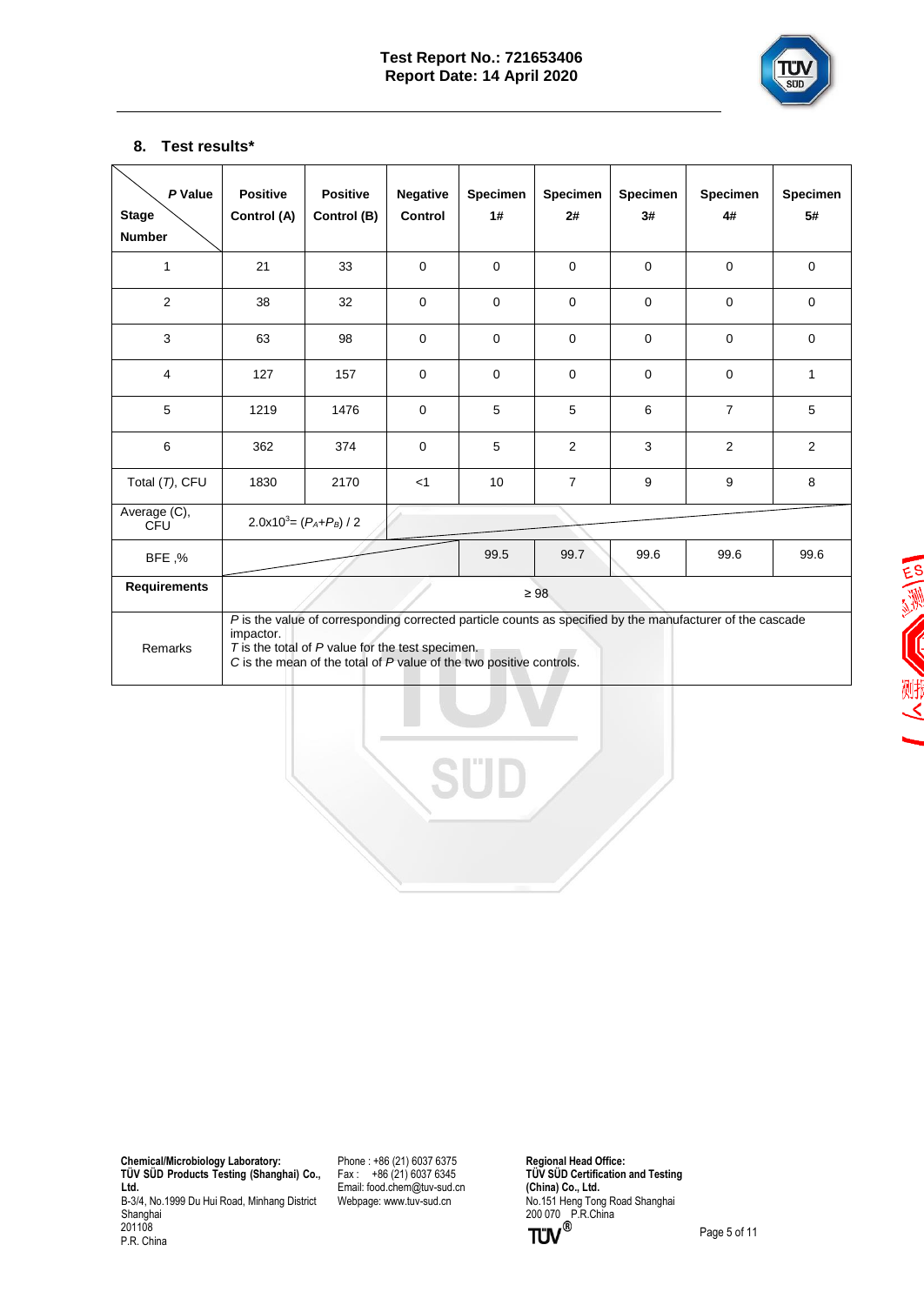

### **Differential pressure Test**

#### **1.Purpose**

The purpose of the test was to measure the differential pressure of masks.

#### **2.Sample description was given by client**

Sample description : Non-woven surgical mask Specification : / Lot Number : 20200228 Sample Receiving Date : 2020-03-31

### **3.Test Method**

EN 14683:2019+AC:2019(E) Annex C

#### **4. Apparatus and materials**

Differential pressure testing instrument

### **5.Test specimen**

- 5.1 Test specimen are complete masks or shall be cut from masks. Each specimen shall be able to provide 5 different circular test areas of 2.5 cm in diameter.
- 5.2 Prior to testing, condition all test specimens for a minimum of 4 h at (21  $\pm$  5) °C and (85  $\pm$  5)% relative humidity.

#### **6. Procedure**

- 6.1 Without a specimen in place, the holder is closed and the differential manometer is zeroed. The pump is started and the flow of air adjusted to 8 L/min.
- 6.2 The pretreated specimen is placed across the orifice (total area 4.9cm<sup>2</sup> , test area diameter 25mm) and clamped into place so as to minimize air leaks.
	- 6.3 Due to the presence of an alignment system the tested area of the specimen should be perfectly in line and across the flow of air.
	- 6.4 The differential pressure is read directly.
	- 6.5 The procedure described in steps 6.1-6.4 is carried out on 5 different areas of the mask and readings averaged.

| Test Results*<br>(Pa/cm <sup>2</sup> ) | Average<br>(Pa/cm <sup>2</sup> ) | Requirements | Judgement |  |  |  |
|----------------------------------------|----------------------------------|--------------|-----------|--|--|--|
| 26.6                                   |                                  |              |           |  |  |  |
| 25.4                                   |                                  | ~< 60        | Pass      |  |  |  |
| 26.0                                   | 26.4                             |              |           |  |  |  |
| 27.2                                   |                                  |              |           |  |  |  |
| 26.9                                   |                                  |              |           |  |  |  |
|                                        |                                  |              |           |  |  |  |

Results:

P.R. China

 **Chemical/Microbiology Laboratory: TÜ V SÜ D Products Testing (Shanghai) Co., Ltd.**

B-3/4, No.1999 Du Hui Road, Minhang District Shanghai 201108

Phone : +86 (21) 6037 6375 Fax : +86 (21) 6037 6345 Email[: food.chem@tuv-sud.cn](mailto:food.chem@tuv-sud.cn) Webpage[: www.tuv-sud.cn](http://www.tuv-sud.cn/)

**Regional Head Office: TÜV SÜD Certification and Testing (China) Co., Ltd.**  No.151 Heng Tong Road Shanghai 200 070 P.R.China<br>TUV<sup>®</sup>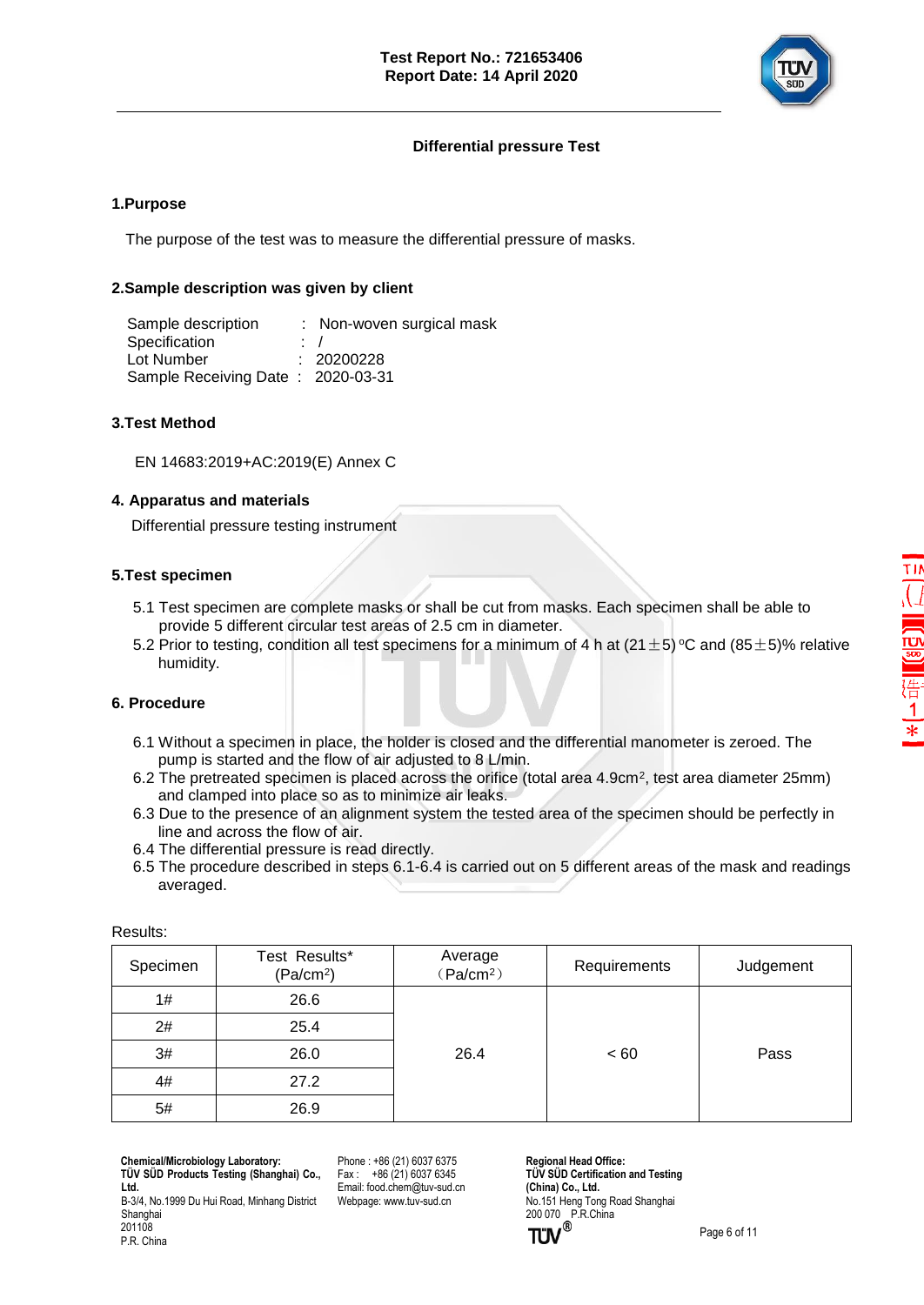

## **Synthetic Blood Penetration Test**

### **1.Purpose**

For evaluation of resistance of masks to penetration by a fixed volume of synthetic blood at a high velocity.

### **2.Sample description was given by client**

| Sample description                | : Non-woven surgical mask |
|-----------------------------------|---------------------------|
| Specification                     | $\therefore$              |
| Lot Number                        | : 20200228                |
| Sample Receiving Date: 2020-03-31 |                           |

### **3.Test Method**

ISO 22609:2004

### **4.Apparatus and materials**

- 4.1 Synthetic blood.
- 4.2 Tensiometer.
- 4.3 Synthetic blood penetration test apparatus;
- 4.4 Targeting plate.
- 4.5 Air pressure source.
- 4.6 Ruler.
- 4.7 Balance.
- 4.8 Controlled temperature and humidity chamber.

### **5.Test specimen**

- 5.1 As requested by client, take a total of 13 test specimens.
- 5.2 Prior to testing, condition all test specimens for a minimum of 4h at (21±5)°C and (85±5) % relative humidity.

### **6.Procedure**

P.R. China

- 6.1 Prepare the synthetic blood (40~44 mN/m) for the test.
- 6.2 Determine the density of the synthetic blood.
- 6.3 Fill the reservoir with new synthetic blood.
- 6.4 Position the test specimen 30.5 cm (12 in.) from the exit of the canula.
- 6.5 Set the reservoir pressure to the approximate pressure.
- 6.6 Place the targeting plate approximately 1 cm away from the mask.
- 6.7 Set the valve timer to 0.5 s. Collect and weigh the amount of fluid delivered (before the targeting hole).

 **Chemical/Microbiology Laboratory: TÜ V SÜ D Products Testing (Shanghai) Co., Ltd.** B-3/4, No.1999 Du Hui Road, Minhang District Shanghai 201108

Phone : +86 (21) 6037 6375  $Fax : +86(21)60376345$ Email[: food.chem@tuv-sud.cn](mailto:food.chem@tuv-sud.cn) Webpage[: www.tuv-sud.cn](http://www.tuv-sud.cn/)

**Regional Head Office: TÜV SÜD Certification and Testing (China) Co., Ltd.**  No.151 Heng Tong Road Shanghai 200 070 P.R.China<br> **TÜV**<sup>®</sup>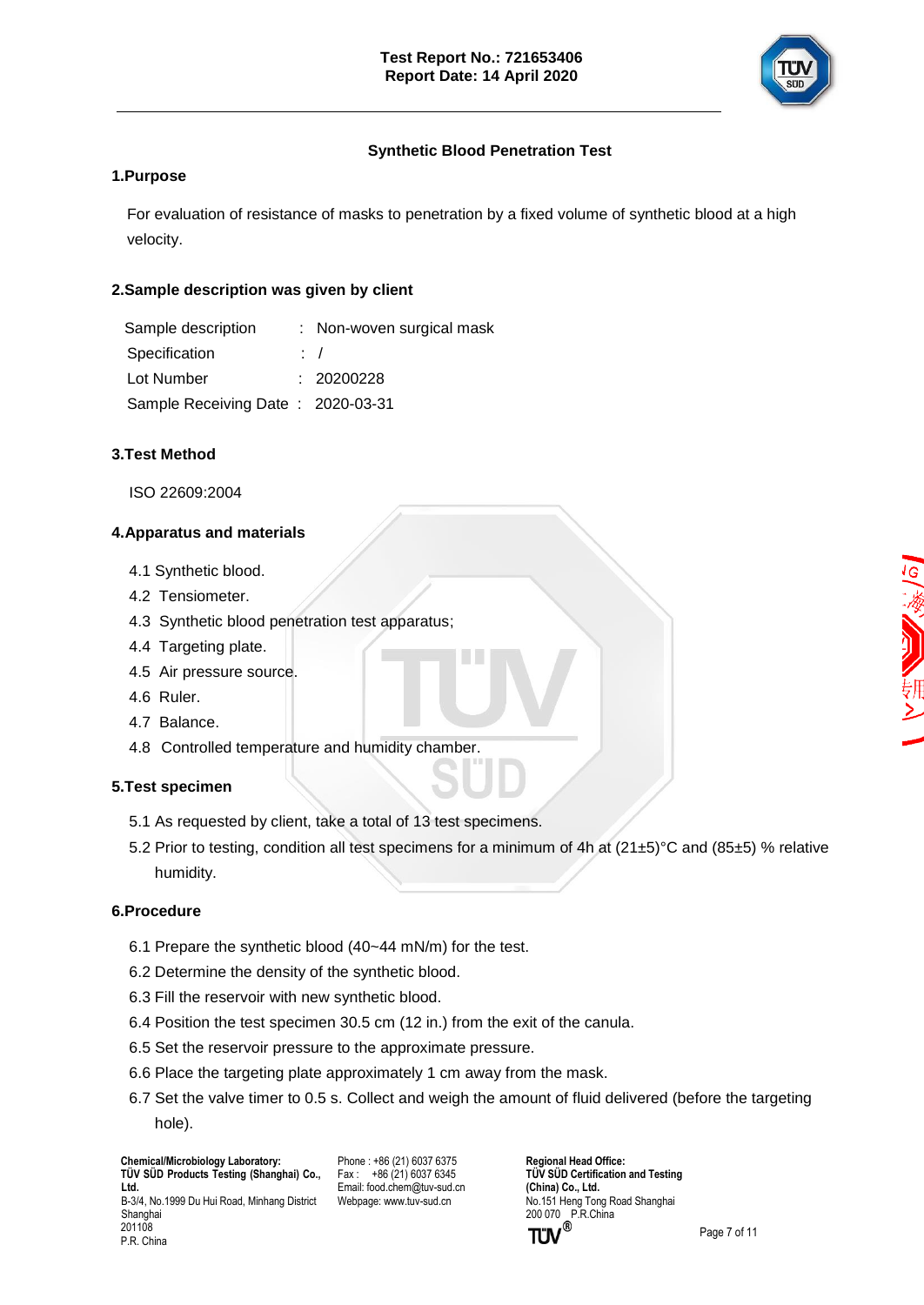

- 6.8 Set the valve timer to 1.5 s. Collect and weigh the amount of fluid delivered (before the targeting hole).
- 6.9 Calculate the difference in weight of the two spurts. For a test fluid with a density of 1.003, Table 1 gives the target difference in weight plus lower and upper limits for a velocity range within 2% of the target.

| <b>Fluid Pressure</b><br>(mmHg) | Weight difference for 1s difference in spurt duration (g) |        |       |  |  |
|---------------------------------|-----------------------------------------------------------|--------|-------|--|--|
|                                 | Min.                                                      | Target | Max.  |  |  |
| 120                             | 3.002                                                     | 3.063  | 3.124 |  |  |

| Table 1 Target weight difference |  |
|----------------------------------|--|
|                                  |  |

- 6.10 Adjust the reservoir pressure and repeat steps 6.7 to 6.9 until the weight difference is within the target range.
- 6.11 Record the weight difference for the spurts exiting the nozzle.
- 6.12 Record the pressure in the reservoir.
- 6.13 Set the valve time to 0.5 s. Collect and weigh the amount of fluid passing through the targeting hole.
- 6.14 Set the valve time to 1.5 s. Collect and weigh the amount of fluid passing through the targeting hole.
- 6.15 The difference in weight between the 0.5 s and 1.5 s spurts through the targeting plate shall be within  $+2$  %  $\sim$  -5 % of the difference in weight from the nozzle.
- 6.16 If the differential weight is less than 95 % of the weight difference exiting the nozzle, check the aim of the stream to make sure it is passing cleanly through the targeting hole.
- 6.17 If the differential weight is more than 102 % of the weight difference exiting the nozzle, repeat the weight measurements exiting the nozzle (steps 6.7 to 6.11).
- 6.18 For standard synthetic blood, the timer duration can be estimated using the formula: (*p* is the density of the test fluid.)  $t = 0.5 + (2 \times p - q \text{ at } 0.5 \text{ s}) / (q \text{ at } 1.5 \text{ s} - q \text{ at } 0.5 \text{ s}).$
- 6.19 Record the timer setting to use as the starting point for subsequent testing.
- 6.20 Mount a test specimen on the specimen holding fixture. If the mask contains pleats, spread the pleats out when mounting the mask onto the fixture to present a single layer of material as the target area.
- 6.21 Squirt the synthetic blood onto the test specimen for the calculated time. Ensure that the synthetic blood hits the target area of mask.
- 6.22 Inspect the inside surface for synthetic blood penetration within 10 s of squirting the synthetic blood against the target area.
- 6.23 Report the results (none / penetration) for each test specimen at the test pressure.

 **Chemical/Microbiology Laboratory: TÜ V SÜ D Products Testing (Shanghai) Co., Ltd.** B-3/4, No.1999 Du Hui Road, Minhang District Shanghai 201108 P.R. China

Phone : +86 (21) 6037 6375 Fax : +86 (21) 6037 6345 Email[: food.chem@tuv-sud.cn](mailto:food.chem@tuv-sud.cn) Webpage[: www.tuv-sud.cn](http://www.tuv-sud.cn/)

**Regional Head Office: TÜV SÜD Certification and Testing (China) Co., Ltd.**  No.151 Heng Tong Road Shanghai 200 070 P.R.China<br> **TÜV**<sup>®</sup>

Page 8 of 11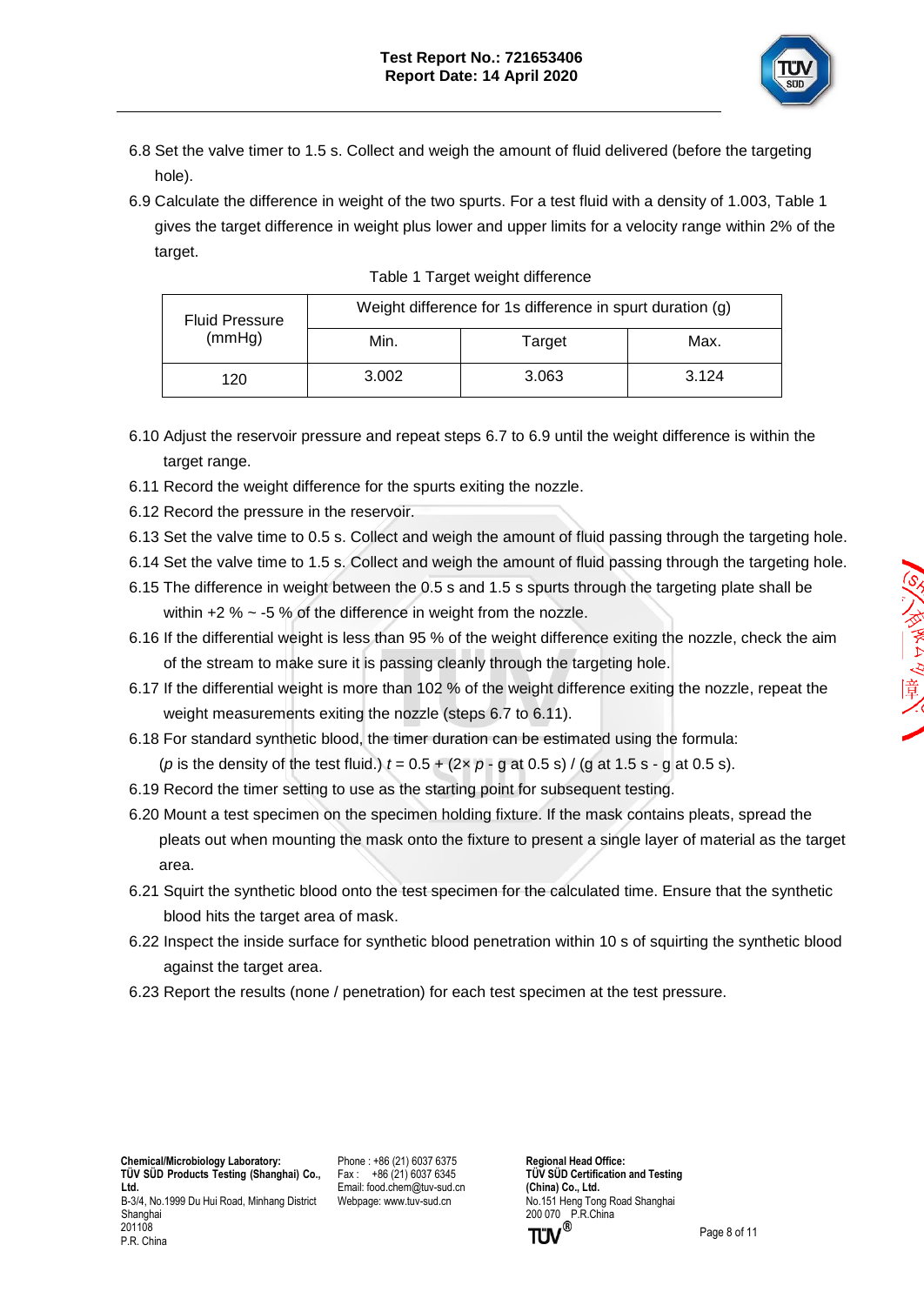

## **Results:**

| Specimen | Test Results* | Requirements                           | Judgement |
|----------|---------------|----------------------------------------|-----------|
| 1#       | None Seen     |                                        | Pass      |
| 2#       | None Seen     |                                        | Pass      |
| 3#       | None Seen     |                                        | Pass      |
| 4#       | None Seen     |                                        | Pass      |
| 5#       | None Seen     |                                        | Pass      |
| 6#       | None Seen     |                                        | Pass      |
| 7#       | None Seen     | Pass Pressure at 16.0 kPa<br>(120mmHg) | Pass      |
| 8#       | None Seen     |                                        | Pass      |
| 9#       | None Seen     |                                        | Pass      |
| 10#      | None Seen     |                                        | Pass      |
| 11#      | None Seen     |                                        | Pass      |
| 12#      | None Seen     |                                        | Pass      |
| 13#      | None Seen     |                                        | Pass      |

NAVEL YER

 **Chemical/Microbiology Laboratory: TÜ V SÜ D Products Testing (Shanghai) Co., Ltd.** B-3/4, No.1999 Du Hui Road, Minhang District Shanghai 201108 P.R. China

Phone : +86 (21) 6037 6375 Fax : +86 (21) 6037 6345 Email[: food.chem@tuv-sud.cn](mailto:food.chem@tuv-sud.cn) Webpage[: www.tuv-sud.cn](http://www.tuv-sud.cn/)

**Regional Head Office: TÜ V SÜ D Certification and Testing (China) Co., Ltd.**  No.151 Heng Tong Road Shanghai 200 070 P.R.China

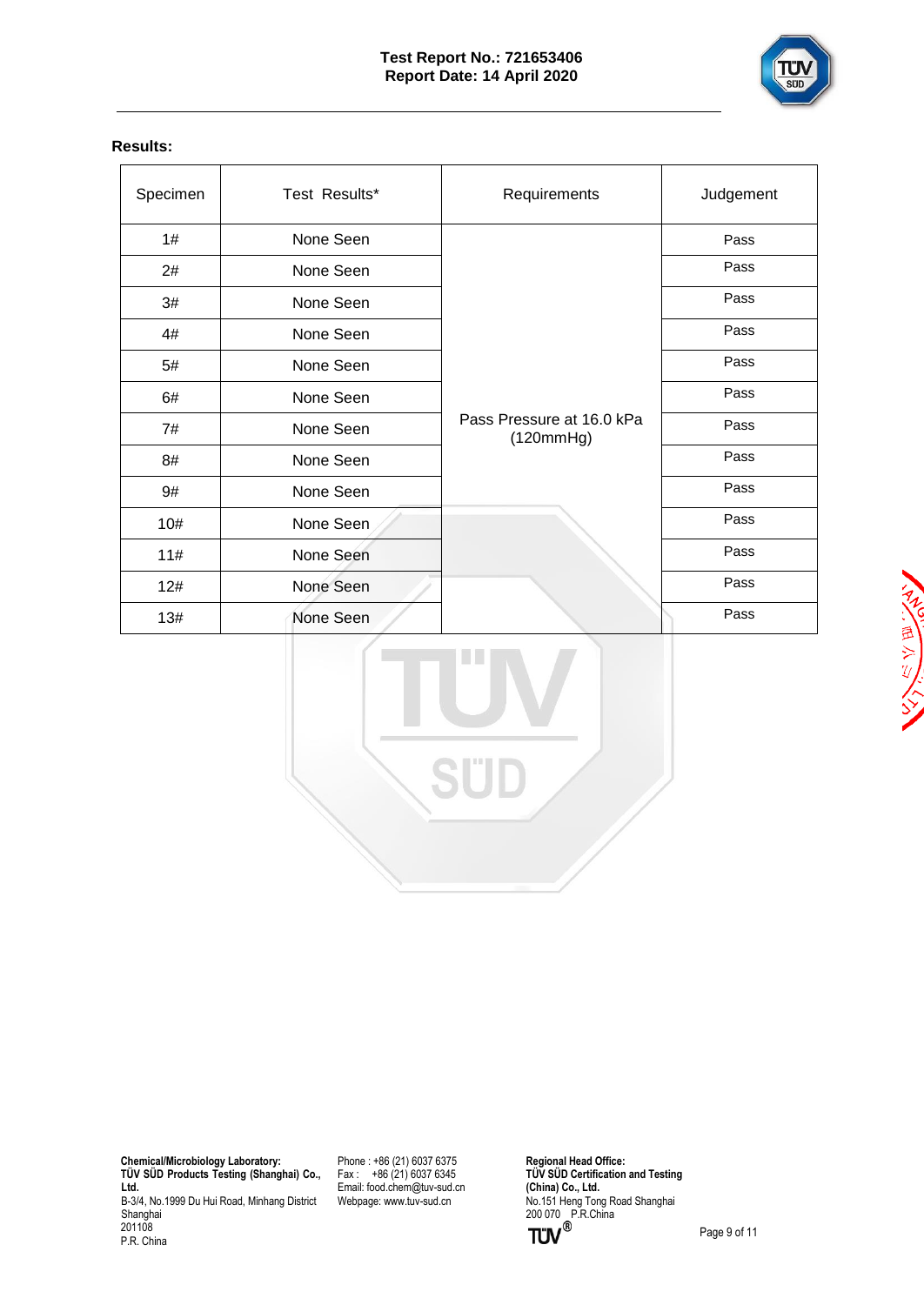

### **Microbial Cleanliness Test**

### **1. Purpose**

The purpose of the test was to measure microbial cleanliness of mask.

### **2. Sample description was given by client**

| Sample description                | : Non-woven surgical mask |
|-----------------------------------|---------------------------|
| Specification                     | $\cdot$ /                 |
| Lot Number                        | : 20200228                |
| Sample Receiving Date: 2020-03-31 |                           |

### **3. Test Method**

According to EN ISO 11737-1:2018 to determine the microbial cleanliness of mask material, and refer to the procedure as described in EN 14683:2019+AC:2019(E) Annex D

### **4. Apparatus and materials**

- 4.1 Orbital shaker.
- 4.2 0.45 um filter.
- 4.3 Tryptic Soy Agar (TSA).
- 4.4 Sabouraud Dextrose Ager (SDA) with chloramphenicol.
- 4.5 Formula of Extraction Liquid: 1g/L peptone, 5g/L NaCl and 2g/L Tween 20.
- 4.6 Extraction apparatus.

### **5. Test specimen**

- 5.1 As requested by client, take a total of 5 mask samples.
- 5.2 Mask samples for testing are provided in the original primary packaging.
- 5.3 Condition at (18 to 26)℃ and (45 to 65)% relative humidity during testing.

### **6. Procedure**

- 6.1 Five test specimens are selected from the top, bottom and 3 randomly chosen marks.
- 6.2 The mask is aseptically removed from the packaging and placed in a sterile 500 mL bottle containing 300 mL of extraction liquid.
- 6.3 The bottle is laid down on an orbital shaker and shaken for 5 min at 250 rpm.
- 6.4 After extracting, 100mL of the extraction liquid is filtered through a 0.45 um filter and laid down on a TSA plate for the total viable aerobic microbial count. Another 100 mL aliquot of the same extraction liquid is filtered in the same way and the filter plated on SDA for fungi enumeration.
- 6.5 The plates are incubated for 3 days at 30 $\degree$ C and 7 days at (20 to 25) $\degree$ C for TSA and SDA plates respectively.
- 6.6 Calculate the colonies of each agar plate.

### **7. Calculation**

 For each test specimen calculate the microbial cleanliness as follows by counting the total colonies of the TSA and SDA plates.

Phone : +86 (21) 6037 6375  $Fax : +86(21)60376345$ Email[: food.chem@tuv-sud.cn](mailto:food.chem@tuv-sud.cn) Webpage[: www.tuv-sud.cn](http://www.tuv-sud.cn/)

**Regional Head Office: TÜV SÜD Certification and Testing (China) Co., Ltd.**  No.151 Heng Tong Road Shanghai 200 070 P.R.China<br> **TÜV**<sup>®</sup>